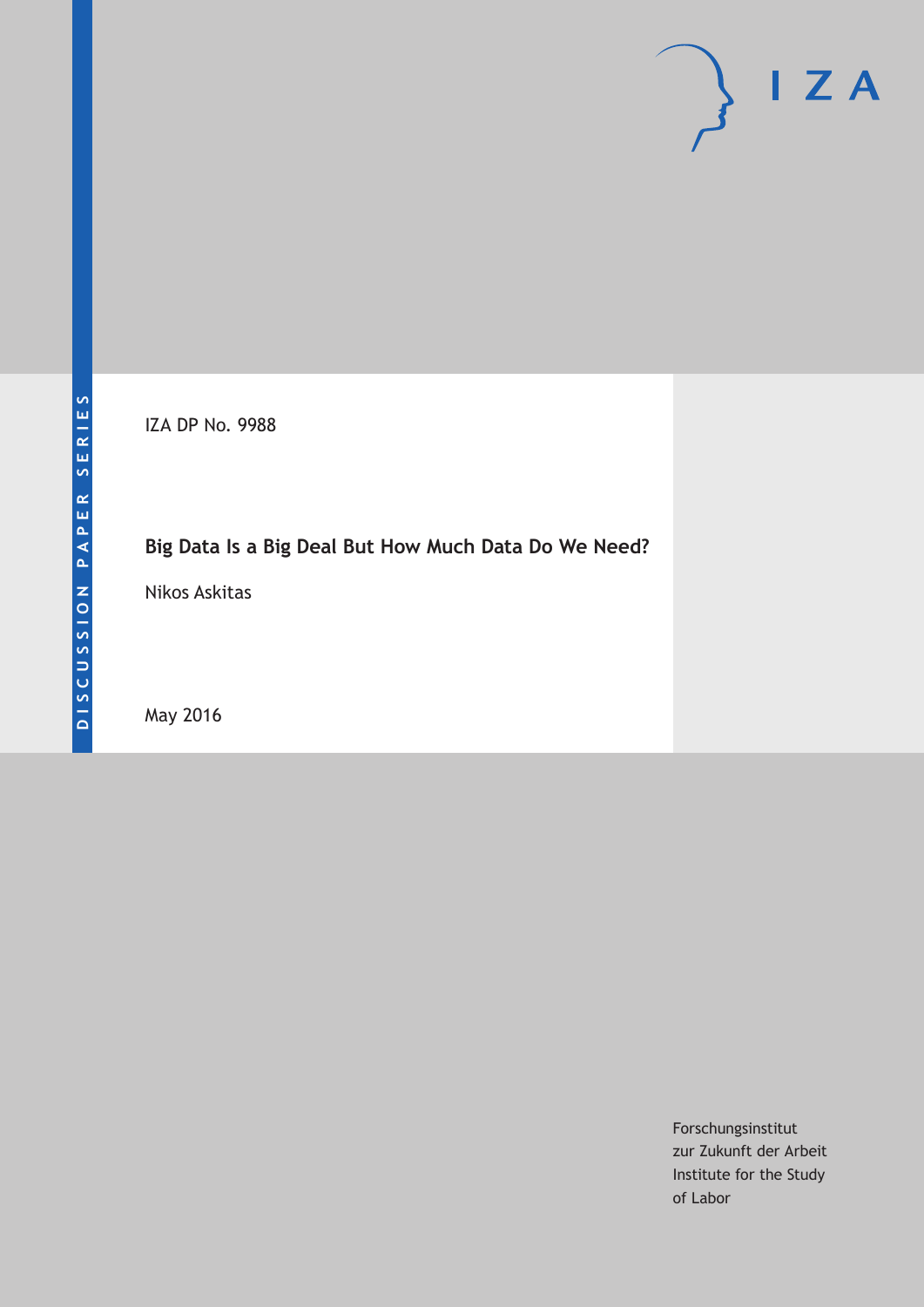# **Big Data Is a Big Deal But How Much Data Do We Need?**

**Nikos Askitas**  *IZA* 

Discussion Paper No. 9988 June 2016

IZA

P.O. Box 7240 53072 Bonn Germany

Phone: +49-228-3894-0 Fax: +49-228-3894-180 E-mail: iza@iza.org

Any opinions expressed here are those of the author(s) and not those of IZA. Research published in this series may include views on policy, but the institute itself takes no institutional policy positions. The IZA research network is committed to the IZA Guiding Principles of Research Integrity.

The Institute for the Study of Labor (IZA) in Bonn is a local and virtual international research center and a place of communication between science, politics and business. IZA is an independent nonprofit organization supported by Deutsche Post Foundation. The center is associated with the University of Bonn and offers a stimulating research environment through its international network, workshops and conferences, data service, project support, research visits and doctoral program. IZA engages in (i) original and internationally competitive research in all fields of labor economics, (ii) development of policy concepts, and (iii) dissemination of research results and concepts to the interested public.

IZA Discussion Papers often represent preliminary work and are circulated to encourage discussion. Citation of such a paper should account for its provisional character. A revised version may be available directly from the author.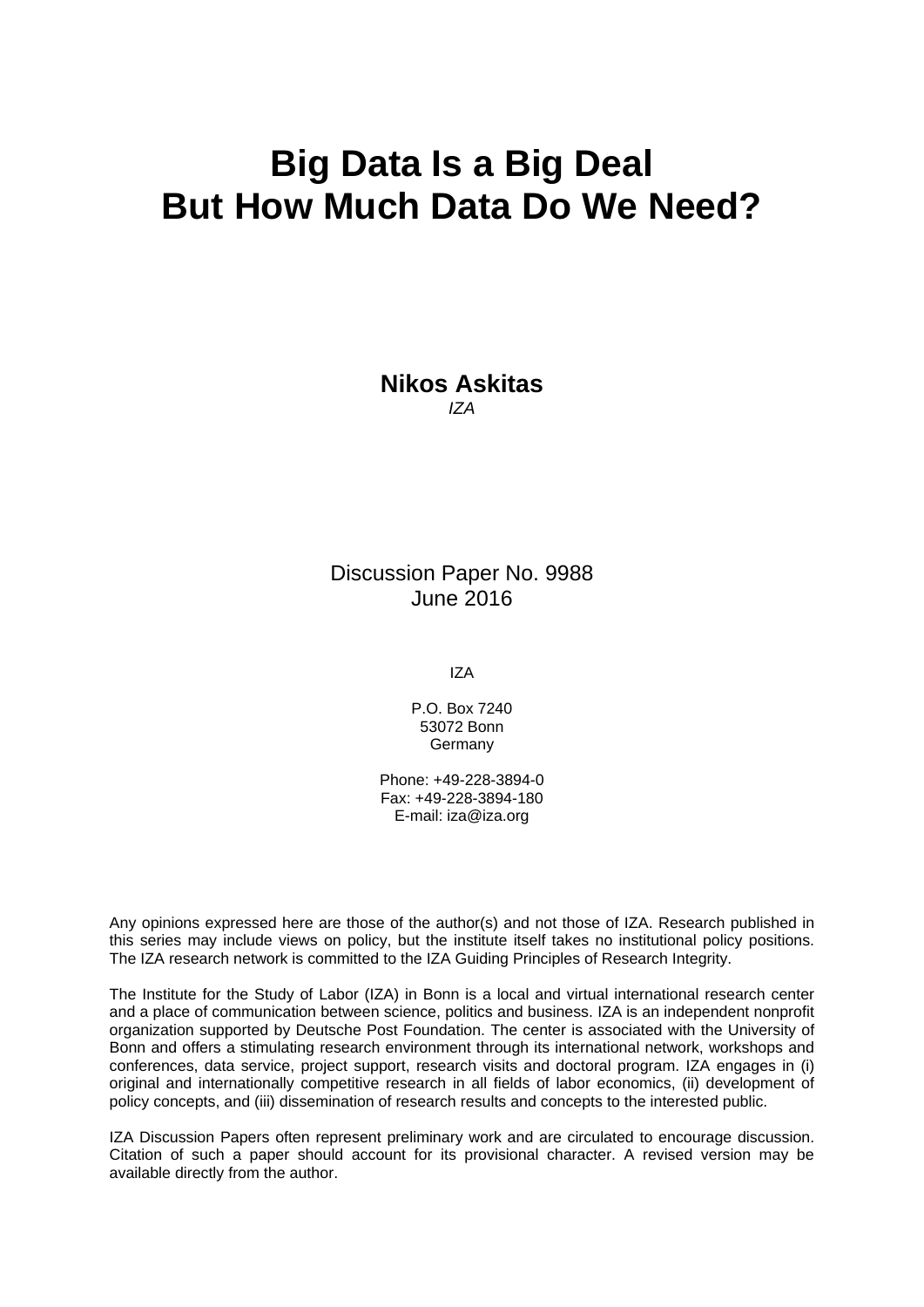IZA Discussion Paper No. 9988 June 2016

# **ABSTRACT**

## **Big Data Is a Big Deal But How Much Data Do We Need?**

The more conservative among us believe that "Big Data is a fad that will soon fade out" and they may in fact be partially right. By contrast, others – especially those who dispassionately note that digitization is only now beginning to deliver its payload – may beg to differ. We argue that all things considered, Big Data will likely cease to exist, although this will happen less because it is a fad and more because all data will eventually be Big Data. In this essay, I pose and discuss the question of "how much data do we really need" since everything in life and hence the returns from data increments ought to obey some kind of law of diminishing returns: the more the better, but at some point the gains are not worth the effort or become negative. Accordingly, I discuss small and large, specific and general examples to shed light on this question. I do not exhaustively explore the answers, rather aiming more towards provoking thought among the reader. The main conclusions, nonetheless, are that depending on the use case both a deficit and an abundance of data may be counterproductive, that individuals, data experts, firms or society have different optimization problems whereby nothing will free us from having to reach decisions concerning how much data is enough data and that the greatest challenges that data-intensive societies will face are positive reinforcement, feedback mechanisms and data endogeneity.

JEL Classification: C55

Keywords: Big Data, endogeneity, social science, causality, prediction

Corresponding author:

Nikos Askitas Institute for the Study of Labor (IZA) Schaumburg-Lippe-Strasse 5-9 53113 Bonn Germany E-mail: askitas@iza.org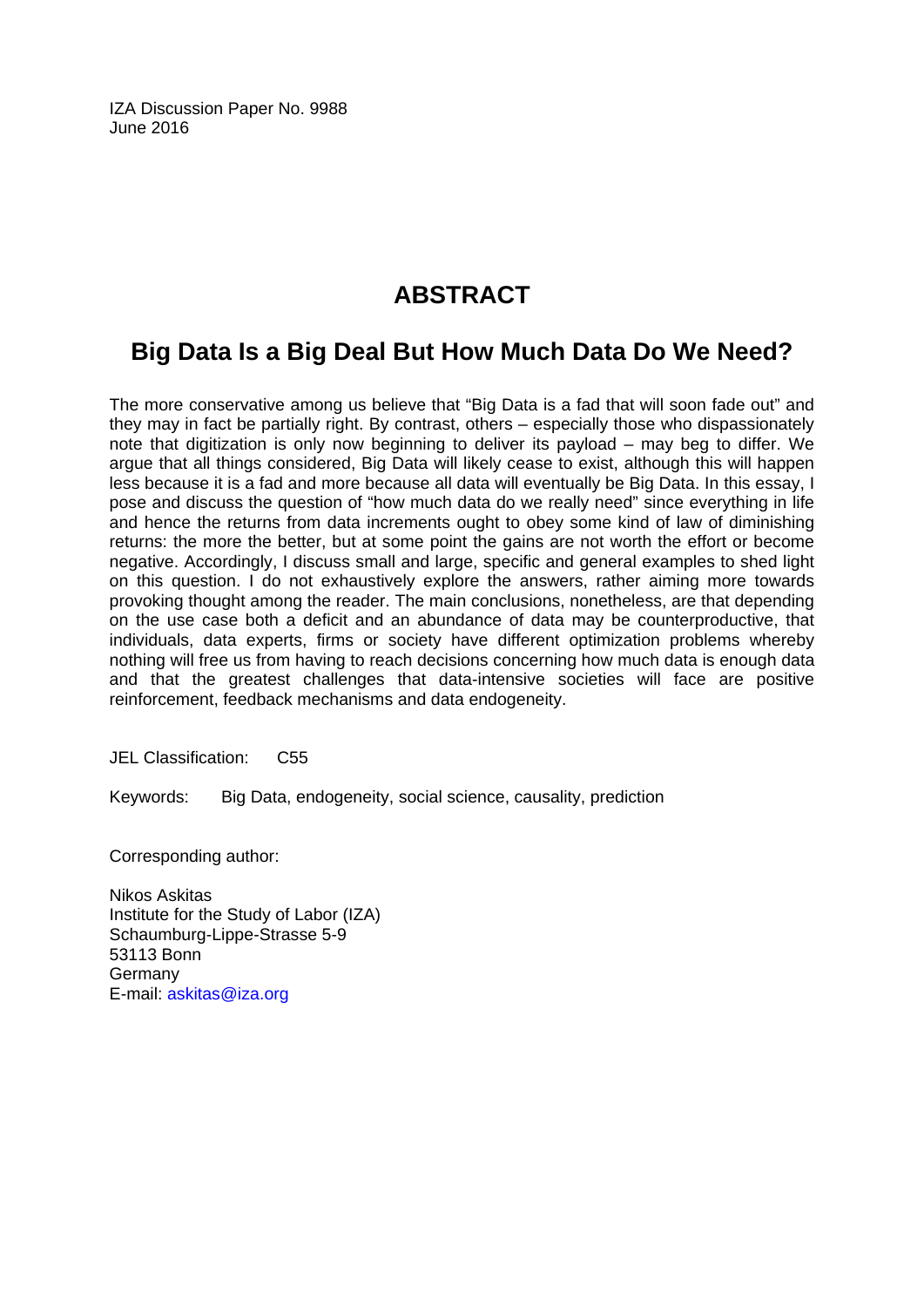#### 1. **Introduction**

On September 2014, I posted a short LinkedIn<sup>1</sup> piece on Big Data and whether or not more data is always for the better, discussing a handful of examples that I used as metaphors for the problem. The piece was partly inspired by my participation in two multidisciplinary, two-day workshops on *Remembering and Forgetting in the Digital Age* organized by the Research Center for Information Law at the University of St. Gallen. <sup>2</sup> This prompted me to think about this kind of question, unexpectedly combining my mathematical heritage, information technological experience and economics research with Big Data into one single viewpoint, which was - at least for me - intellectually rewarding. I was asked to expand that short piece for a special volume of AStA on Big Data and this essay is the result<sup>3</sup>. It contains my thoughts on Big Data, including how and when more data may not always make us better off. In this essay, I am mostly partial to social science and in fact economics, although much of what I discuss may well be applicable to other empirical, data-intensive scientific areas. I hope that readers can benefit from this essay in a similar manner, using it in combination with their own expertise and experience to complement their understanding of Big Data and how one can optimize data utility as a function of data quantity in a balanced manner that takes into account the interests of individuals, data experts, firms and society at large.

The remainder of this essay is structured as follows. In Section 2 I use examples and metaphors to examine some of the ways in which data utility might depend to its quantity while in Section 3 I discuss digitization and Big Data to highlight some of the ways technological trends might affect data quantity and the utility we derive from measurement. In Section 4 I discuss what in my opinion will be the most severe issue we will be facing in a data-driven world, namely positive reinforcement, and in the last Section 5 I summarize some subjective conclusions from the collection of the data vignettes discussed in this essay.

## **2. Data Utility As a Function of Data Quantity**

 

I think that none of the readers of AStA would find it alien if I started a piece such as this with a reference to Sir Francis Galton, given that his work still underlies much of the statistical machinery that we employ today. In 1907, he published a short note in Nature (Galton, 1907) titled *Vox Populi*. Having collected the entries rendered on cards of several hundred people in a weight judging competition, he analyzed the guesses and compared them to the true weight of a bull on display, which was the object of the guessing competition. Having proven that "the vox populi is correct to within 1 per cent of *the real value"*,<sup>4</sup> he concluded in typical fashion for almost every empirical scientific paper today (the reader might immediately recognize having often concluded empirical work in similar fashion):

<sup>1</sup> https://www.linkedin.com/pulse/20140917093801-17164464-big-data-is-a-big-dealbut-how-much-data-do-we-need

<sup>2</sup> http://www.fir.unisg.ch/en/research/remembering+and+forgetting

 $3$  The special volume is one of many proper and necessary responses to upcoming changes as "software and algorithms are being developed and the involvement of statisticians in these is essential to ensure that the data that become available retain their integrity and thus usability for statistical analysis" (Shlomo & Goldstein, 2015). (Shlomo & Goldstein, 2015) (Shlomo & Goldstein, 2015).

 $4$  The median of the guesses and not the mean - as it is often written today - was shown to be close to the real value.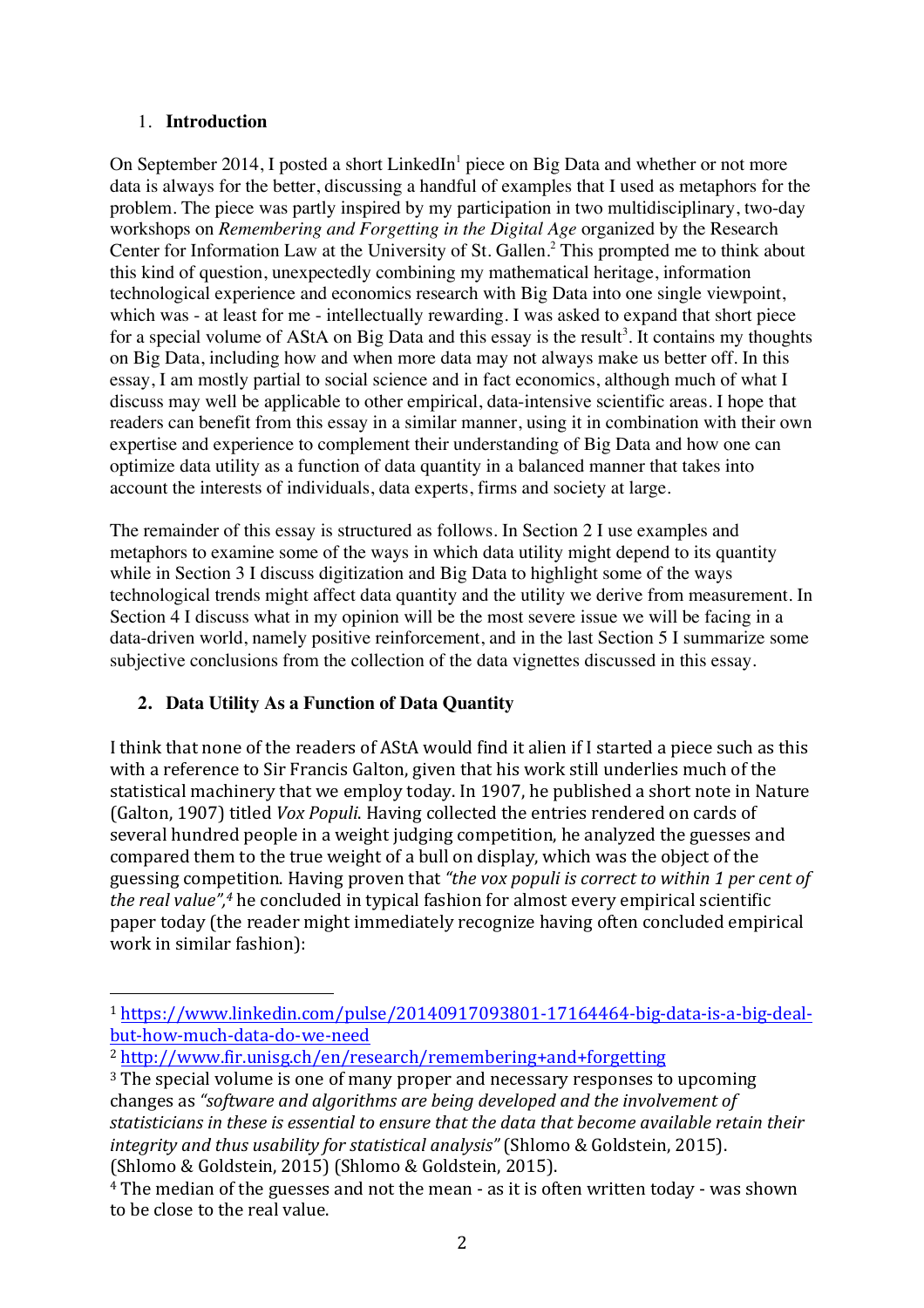The authorities of the most important cattle shows might do service to statistics if they *made a practice of preserving the sets of cards of this description, that they may obtain on future occasions, and loaned them under proper restrictions, as these have been, for statistical discussion.* 

Two remarks hold particular interest for the present essay and in fact for our present data reality. First, note how Galton as a data worker answers the question of *"how much data do we need"* as every data expert ought to do, namely by stating - in no uncertain terms - that "we need more data". Knowing the pitfalls, caveats, nuances and shortcomings that might undermine "the story we tell" in empirical research, we all inevitably and invariably end our papers expressing our need for more data. Second, he uses the humble task of ox weight-guessing as a metaphor to prove that his result "is *more creditable to the trustworthiness of a democratic judgment than might have been expected"*. 

Leaving aside the reasons why Galton found the accuracy of democratic judgment to be surprising, this second remark is perhaps the one that bestows the most merit on his appeal for more data, reflecting the best argument of every data expert today regardless of their scientific domain. Given that he did not and could not have real measurements of trustworthiness of democratic judgment on political issues, he found a situation that could proxy it in a measurable way. In other words, he substituted a problem of high scientific, political and societal interest for which he had no data with the study of a process with data readily available that had certain similarities to the original problem. In Galton's words, "the average competitor was probably as well fitted for making a just estimate of the dressed weight of the ox, as an average voter is of judging the merits of *most political issues on which he votes, and the variety among the voters to judge justly was probably much the same in either case."* 

Whether or not we agree with this assessment may be a matter of debate, but we all know that such an approach is both typical and frequent in social science and economics in particular. Very often we have measurements about things that we do not necessarily care about while lacking data on vitally important questions. We subsequently often seek to argue that using the data that we have can give us results on the things that we care about in indirect ways. We use scientific intuition to argue why a certain measurement is a good proxy for a variable that is important. The practice of doing so which comes from necessity - introduces both ingenuity in social science<sup>5</sup> as well as uncertainty regarding the validity of its results. The more often we must analyze variables that measure proxies rather than the actual quantities of interest, the more merit our appeal for more data gains. There are many reasons why this practice is prevalent, most of which are impossible to eradicate and related to the fact that when profound changes in socioeconomic life are in the making, the recording - by socioeconomic agents - of data measuring them understandably occupies low priority.

In economics as well as business, it is very often the case that we are forced to either work with proxies in the absence of fit-for-purpose measurements or use preliminary estimates based on proxies, in an effort to remedy our inability to produce the necessary

 

 $5$  (Schumpeter, 1961) provides a prime example of that ingenuity. In the section called the "Semeiology of Daily Life", Schumpeter proposes the participation in Sunday mass as a (countercyclical) leading indicator of the business cycle.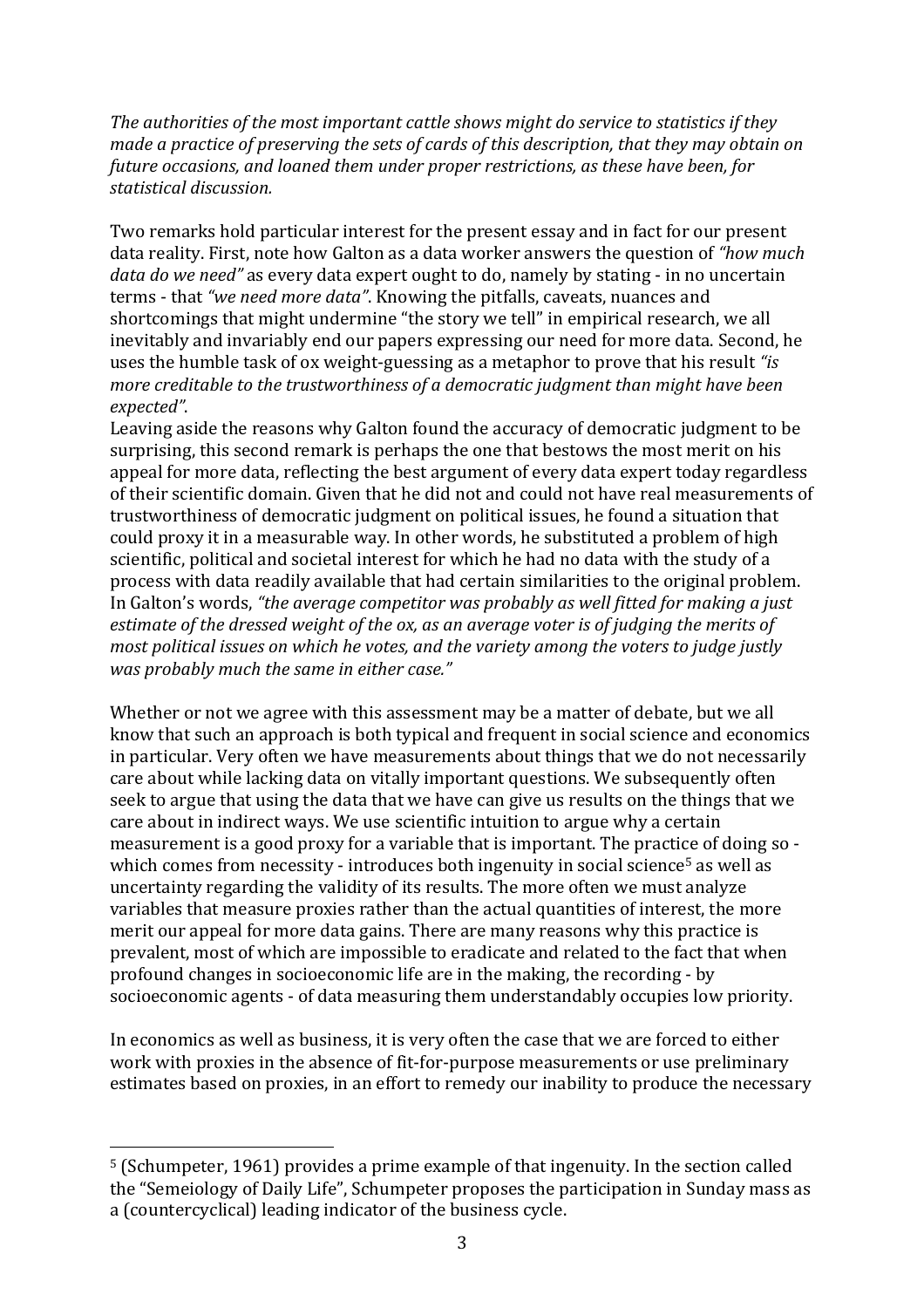data in a timely manner<sup>6</sup>. Measuring GDP is the simplest example to demonstrate this. In order for governments to plan and submit timely annual budgets, we need to have a timely GDP measurement, which we are hence forced to estimate since we cannot measure it quickly enough. This is surprisingly the case even today, with digitization in full swing. Not only are we still unable to gather the data necessary to report GDP accurately and timely despite digitization, but we are also faced with the realization that what we are measuring might no longer correctly identify what we need to measure, if it ever did. This is the case with the so-called observed "puzzle of productivity slow down",<sup>7</sup> to mention one of the most prominent examples. The fact that subsequent to our first estimates we need to revise them over several years means that most governments plan budgets based on incorrect or insufficient data. Of course, one could be tempted to argue that since government works the missing data nonetheless does no harm, although in the absence of counterfactuals this would be a premature and naïve conclusion.

There are many examples - and we will discuss some of them in this essay – showing that both data deficit and data overabundance may have both positive and negative effects. Such variations in data usefulness may occur along many dimensions that characterize data. It is hence along these dimensions that we need to discuss both data deficits and their overabundance as well as the positive or negative effect that these can have for the various stakeholders, including citizens, science, society, policy-makers, etc. Such parameters may refer to data itself and include such elements as data quality, quantity, accuracy, identification strategy, fit-for-purpose, frequency and reliability, to name a few. Other parameters relate with data as a commodity of sorts and include cost/benefit comparisons, price, timeliness of availability, interference with the process measured, availability for re-use, implications for individuals' privacy and introduced endogeneity8.

We can easily imagine many situations in which we would respond differently if we vary the data on hand. Showing a hypochondriac his or her blood pressure in real time is probably more data than would be good for him. A student who is taking an exam would do well to moderate the number of times that he thinks about the number of questions answered and the time left to answer the unanswered ones or risk panicking or wasting time. Measuring the temperature of a roast frequently allows a cook to have better control of the optimal roasting point, while overdoing it will probably spoil the roast. On the other hand, measuring the temperature in the core of a nuclear power plant at high frequencies is vital for safety and in fact an absolute necessity. In all such cases, more frequent data may sometimes overwhelm the participants of the process that we are measuring or affect the process itself, albeit the absence of data can also be detrimental.

 

<sup>&</sup>lt;sup>6</sup> Technological progress and falling prices of computing components together with the inherent ability of digitization to log itself in real time might give us the ability to save data pre-emptively whereby we might rewind and replay recorded reality to isolate the right measurements. My personal feeling, however, is that while this certainly will be true, we may never rid ourselves of the need to use proxies for what we really care about.

<sup>7</sup> http://blogs.wsj.com/cfo/2015/07/17/the-morning-ledger-does-the-classic-measureof-productivity-fail-in-the-modern-economy/

 $8$  The reader may want to consult (Kenett & Shmueli, 2014) where InfoQ is defined and discussed. It is a synthetic measure of quality, which synthesizes the qualities of data, and analysis along similar dimensions as discussed here.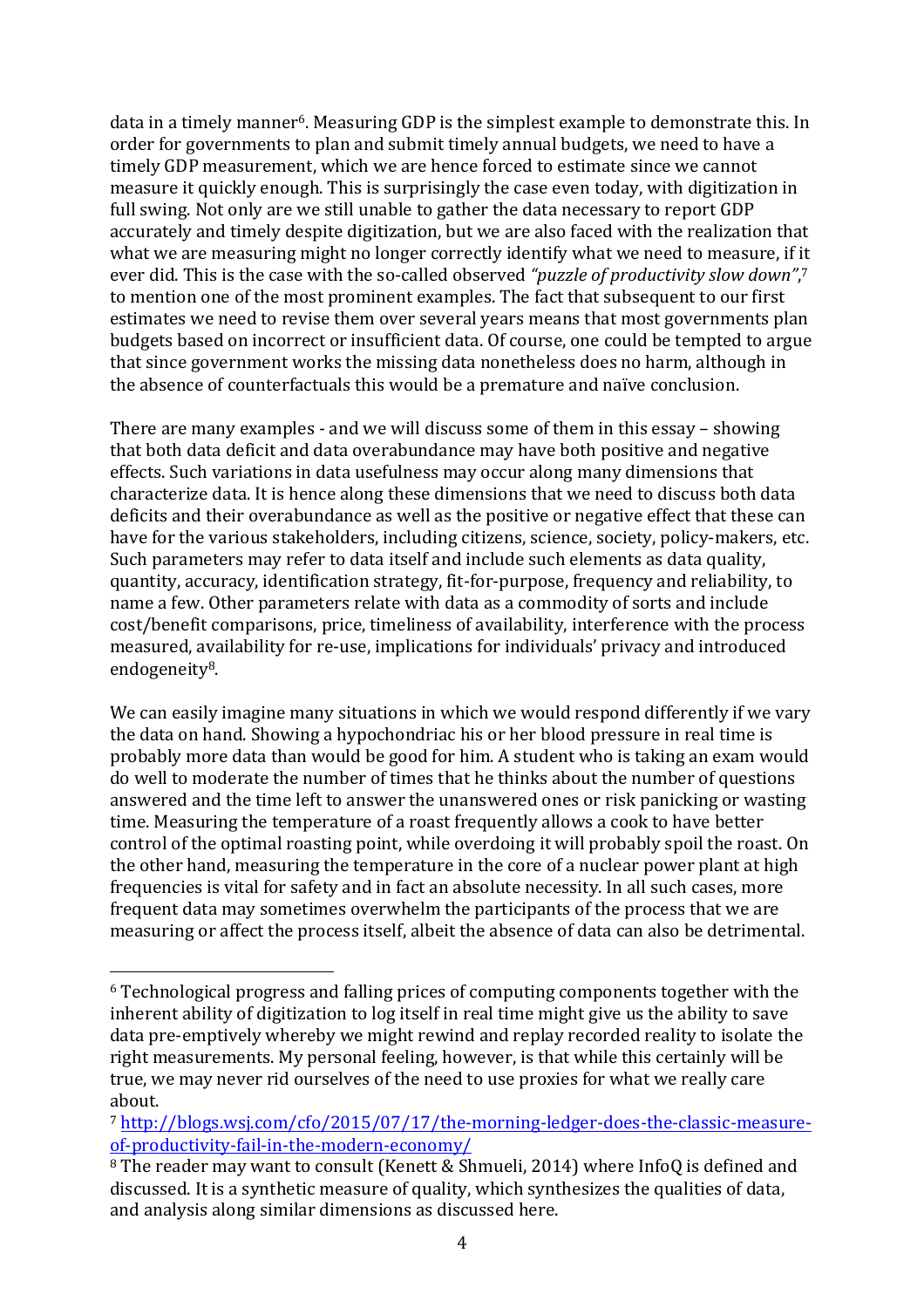We could conclude that depending on the use case there is an optimum amount of data which may be different for the data expert, the socioeconomic agent or society - that fits the purpose and hence finding it is an interesting problem to discuss and always keep in mind.

If we stand too close to an impressionistic painting, we only see random brush strokes, which amount to little more than visual noise. It is only when we gain some distance from it that the beauty and accuracy of the picture emerges and if we squint with varying intensity we can tune in and out of the picture, allowing us to focus on a spectrum of different aspects of the painting. Accordingly, in this case it is only after dropping some data that we can see meaning. On the other hand, if we look at Persian art (the kind on the beautiful rags) from too far away, it looks like a bad mix of unfinished smudges. Only from up close do we see the intricate and beautiful geometry of the rag with its symmetries, tilings and repetitions. Here, it is only after we come up close that we start to see the picture.

The trick once again is to forget and remember data at just the right proportions for the right problem. However, some further remarks illustrate how tricky the problem of data is. One may argue that a high quality photograph renders an impressionistic painting obsolete, with the latter little more than a low frequency rendering of "imperfect" brush strokes. Of course, to say this would ignore the fact that filling in the gaps that an impressionistic painter "neglected" to paint allows us a superior experience compared to viewing a photo. This is a case where less data affords us the ability to fill in the gaps in more creative ways, which even in science may lead to better overall knowledge than otherwise. In fact, this example is a metaphor for the scientific process itself.

Taking the tangent space of a differentiable geometric object or approximating a function by means of low power terms in a Taylor series are ways by which we reduce measurement not only without essentially harming the science we perform but - quite to the contrary - making it possible in the first place. Without the method of linearization and approximation, we could never use computing to aid us in mathematics, physics or economics and in fact most of the science that we now command would have remained intractable. Finally, digitization itself by all accounts a catalytic development in matters of data - is at its core nothing more than an appropriate reduction of data compared to analog technologies of the past. The fact that we have found ways to replace the continuum of reality with a digital - i.e. discrete representation has allowed us to make progress in strides. One might dare to state that it is only through data reduction that we can increase it.

Driving provides a further illustration of the complexities of data availability. The reason why driving at 200 km/h is possible is that we teach ourselves to feel comfortable ignoring most of the visual information coming our way, a fact that haunts every new driver and is by all accounts one of the hardest things to overcome when learning how to drive. Our visual system is so overwhelmed by the speed at which visual data reaches us that we must ignore most of it, focusing on a far-away point instead and essentially ignoring most of the rest that is passing us by. Any attempt to try to see every detail of the oncoming scenery is not only impossible but also dangerous. In other words, safe driving relates to dropping information or put differently opting for less data. However, while we are dropping data during the act of driving, we may need to mount a high-speed camera on the dashboard of our car that collects as much visual data as possible for the purpose of documenting and reviewing the drive at a later point in time. If the recording device is too large, it may interfere with the driving process, whereas if it is seamlessly embedded in the vehicle then we can preemptively record reality without affecting it, thus giving us the best of both worlds.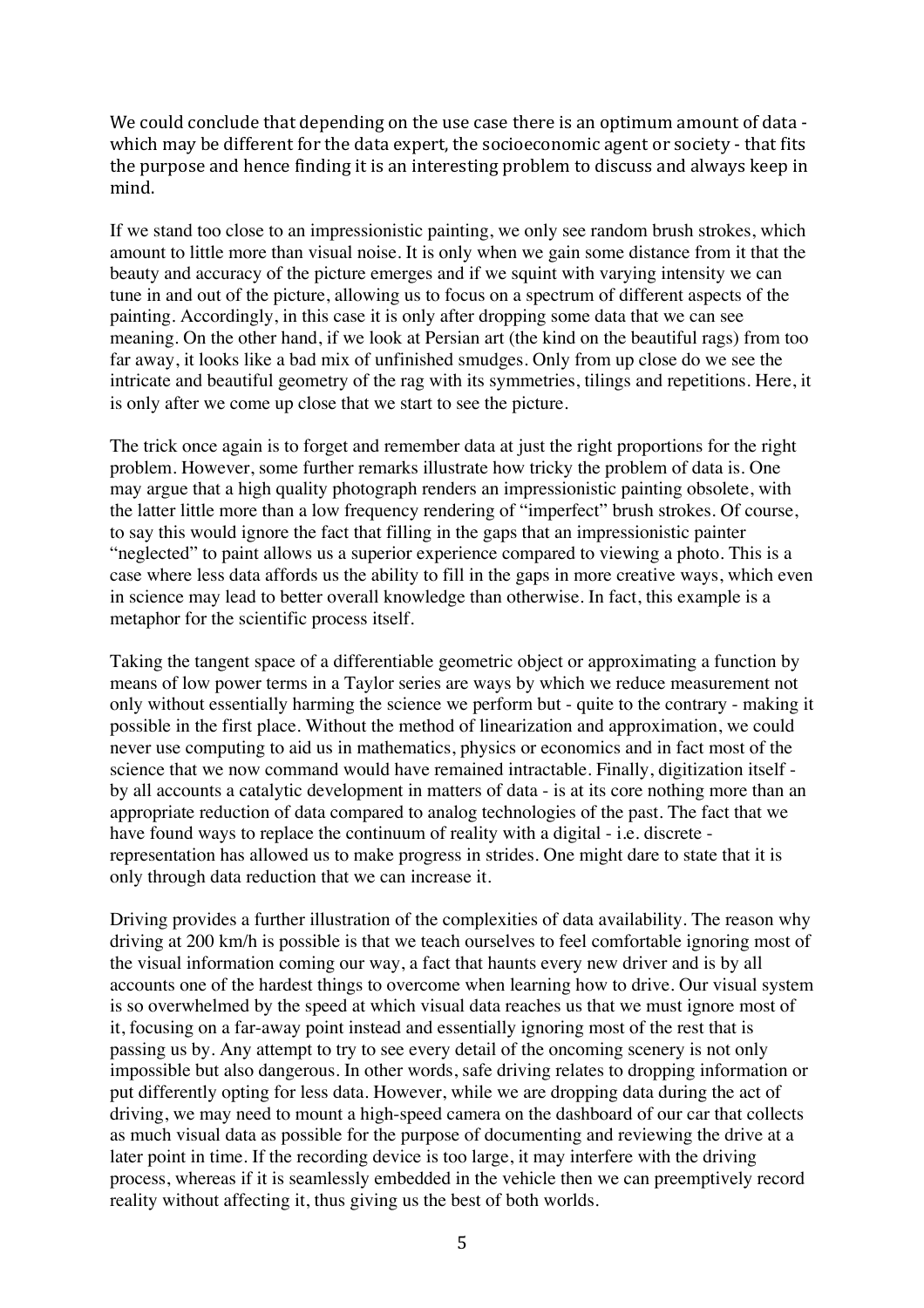This example illustrates the core problem with data and measurement, namely that once reality has passed by we can no longer measure it, whereas if we are measuring too much of what we experience we might interfere with the experience itself. These are the boundaries of our data optimization problem, since we can never measure and save all the data that we need to make a choice. Doing so exposes us to the risk of having recorded the wrong variables. By the time that we adjust to account for our shortcoming or technological progress, we introduce data discontinuities, which obstruct scientific progress. Therefore, if we are asking how much data to save, the answer is that we need to save as much as we possibly can without obstructing or interfering with the process upon which we are keeping tabs. Data is unlike salt in a soup: more data can be reduced to less (i.e. micro-data can be aggregated), although the opposite is impossible. We can also clearly see the unavoidable impact of progress in digital technology on the socioeconomic progress. The less intrusive that technology becomes (smaller, powered over the air, embedded, etc.), the more data we can collect without affecting reality. We will of course see that contrary to the fact that measurement will benefit from technological progress the real time depiction and use of the data thus gathered might not be as neutral when it comes to whether or not it affects the socioeconomic process.

Comparing still photographs to film is also a pedagogically useful example to keep in mind when we think about data. Taking infrequent snapshots (measurements) of reality restricts our ability to go back and study the past (i.e. an event of scientific interest), whereas filming it allows us to rewind and replay the past, affording us revised snapshots when we need them. Therefore, clearly, if we can afford it, we should always choose filming rather than taking snapshots. On the other hand, we can trick our eyes into believing that we are watching moving pictures - i.e. a film - if we supply them with at least 25 pictures per second. Accordingly, there is our optimization problem once again. Going from low frequency of snapshots to higher frequencies improves our ability to view motion, although we get diminishing returns like with everything in life: 25 frames per second is the first local maximum.

The efficient market hypothesis (EMH) tells us that tomorrow's prices will only depend on tomorrow's news because today's news has already been taken into account. Since the news of tomorrow is by its very definition unknown and impossible to forecast, it follows that you cannot "beat the market", i.e. there is no algorithm by which you can build a portfolio that will perform better than the long term trend of the mean. The EMH has been known to be – morally - "eventually correct" even if certain short-term fads occasionally intrude. In fact, if you wish to obtain a series of pure noise, you might as well look at the differences of logs of high frequency financial prices. Two remarks on this hold interest to our matter at hand. First, the fact that these series are pure noise does not mean that they do not contain any information, but in fact quite the opposite: they contain **all information** that is known. From the perspective of complexity theory, pure noise and the aggregate average of all signals are indistinguishable from each other, providing us with yet another way to say that more data need not be better for us and that the law of diminishing returns applies. Second - and put simply - most news come from the past. This statement is both trivial and profound yet discussing it holds some value and we do so by way of an example. On September 18 2015, the US Environmental Protection Agency (EPA) found the German automaker Volkswagen to be in violation of the Clean Air Act. It was found that the car manufacturer had intentionally programmed certain diesel engines to apply artificial emissions controls during standardized emissions testing. As it emerged, the violations had been in the making since 2009. In other words, while the news of Volkswagen's wrongdoing came out in September of 2015, the news was about a fact that had been in the making for six years. This is what we mean by saying that most news comes from the past. The markets are efficient with the news, although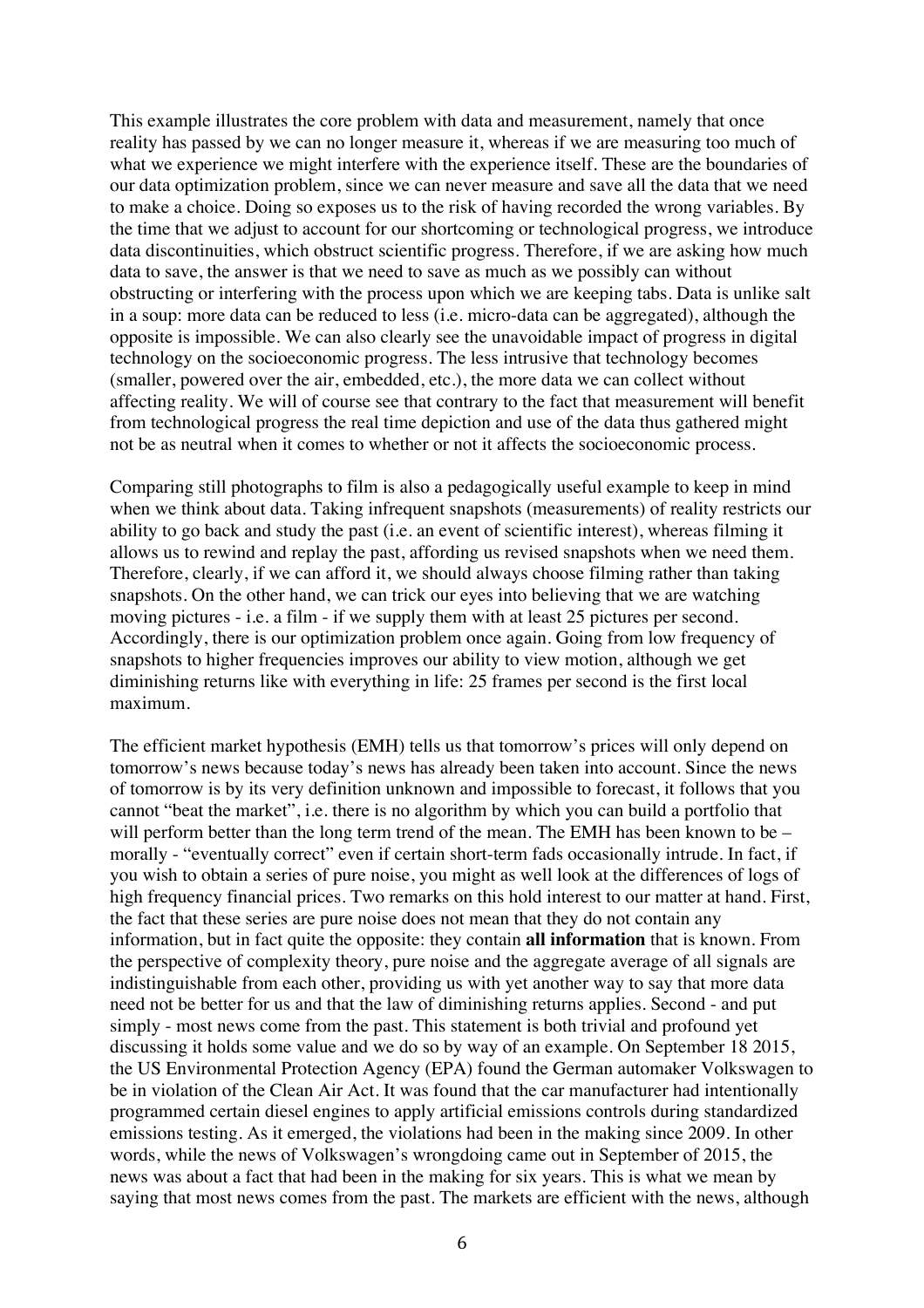the news - i.e. data availability - is not. When properly adjusted by using a more pragmatic definition of news (which incorporates data lags), the EMH implies that we live most of our socioeconomic life on insufficient data. This implies that we can survive with data deficits although it leaves the question of what might have been begging for an answer.

## **3. Big Data and Digitization**

People mean different things when they discuss Big Data. A computer expert usually means large amounts of it, such that they challenge current limits of storing and retrieving, as do the various hard- and software developers and manufacturers. A statistician might simply mean multivariate micro-data, which might come from Genetics, Astronomy, Physics, Economics, etc., whereby the more variables per object of study, the bigger the data. Some speak of Big Data in the absence of sampling, i.e. whenever we have measurements for the entire observational universe, while others speak of Big Data when it is messy rather than properly curated based on a certain methodology. Yet another way to define Big Data is by means of "an increasing number of V's" (Hitzler & Janowicz, 2013). This definition requires data to possess *"volume, velocity, variety, value and veracity"*. The reader may indulge in an exercise of assigning V's to use cases: an academic researcher may profit from any of the V's but not without *veracity*, for a business application *value* may be a sine qua non, for a central<sup>9</sup> bank, a policy-maker or the government in general *velocity* may be as important as *veracity*, while for a hardware manufacturer or computer scientist *volume* may be most important. Clearly all of these different definitions are covariates of each other as Big Data is the natural outgrowth of progress in ICT and the resulting digitization.

Most people site "Moore's law" (Moore, 1965) as a proxy for ICT progress, although in our context the real hero is the price of storage<sup>10</sup>: Since the introduction of the first hard drive by IBM in 1956, the capacity of disk drives has doubled every year and by 2011 one cent of one \$US could buy 285,000 times more disk space than the first IBM disk drive offered. Highly available disk space can be purchased today for less than 10 cents per Gigabyte per year and it is often offered for free (at least in monetary terms). Random Access Memory has also improved, whereby saving large amounts of data is not only possible but also computationally useful as we have the computational speed, the storage capacity and the processing memory to manipulate that data and extract information out of it.

The progress in computing capacity goes in tandem with other socio-technological developments. We carry smartphones, which are powerful, networked computers equipped with sensors and able to transmit measurements on our location and state. We search for and retrieve digital objects from the net using Google, revealing (to Google) information about what is on our mind, we store and exchange intimate information about ourselves on Facebook and other social media of all kinds and we store our email correspondence on central, third party data silos<sup>11</sup>. The projected onslaught of the "Internet of Things" will intensify these trends.

 

<sup>9</sup> https://www.bis.org/ifc/publ/ifc-report-bigdata.pdf

<sup>10</sup> http://www.oecd.org/internet/ieconomy/50305352.pdf

 $11$  Data privacy will not directly be my subject matter in this paper, although it is an important one that cannot be neglected and warrants at least a small remark here. In the currently prevalent business model among social media companies, we are either paying customers whose privacy is covered by means of a contract or we can use their resources free-of-charge so long as we allow them to index our data and monetize it in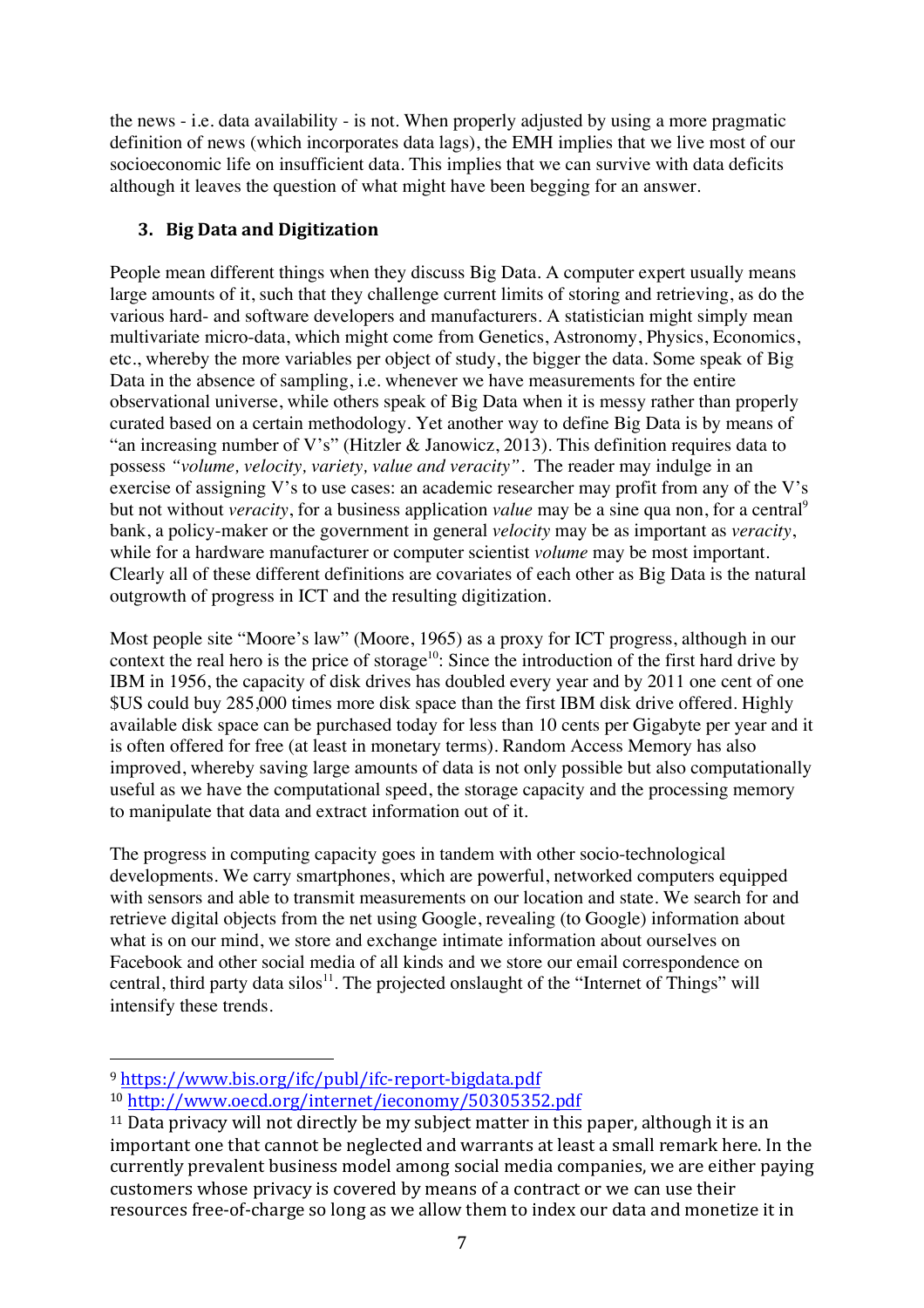In a nutshell, these are some of the elements that constitute the backdrop against which we live our lives and this is a sketch of the large picture in which Big Data is being created. It can - but need not be - large in size, it can be multivariate and it no longer need be a small sample of something. It may have value for one use case but not for the other, it may have this or that degree of veracity and it may or may not have velocity. Finally, it may be too big to handle because no matter what the technological capacity is, there will always be such a thing as too much data, so much that we cannot deal with it. Whenever Big Data is big because it challenges current capacities, it drives technological innovation, which benefits applications of Big Data in the social science sense. Whether this cycle is virtuous or not is an open-ended matter.

There are three main sociological observations that allow us to more systematically summarize current trends. The first is that we have a transition from a content production model of one-to-many to a model of many-to-many. When production costs were high, a small number of experts produced audiovisual, intellectual content of all kinds, which was consumed by the large public. Now we have a more symmetric picture, one in which every content consumer is also a content producer. In summary, one might say that the democratization of content production is the main result of current socio-technological trends. One might comment negatively on the quality of such content but a dispassionate social scientist might simply see the opportunities arising. The big players in the race for data certainly see the commercial value of this fact when they build and offer storage and sharing platforms for free.

The second observation to make is about the impact that Big Data has on the way in which we go about working with data and conducting research with it. Most of our current statistical toolbox in social science is tailored to a past era of computing scarcity. Since we could neither store nor process large amounts of data, we developed techniques that could infer knowledge about the whole from a properly selected small and manageable portion of it: in other words, we developed sampling. In this way of working, we used theory to formulate our working hypothesis and subsequently crafted the questions that we thought captured the variables in which we are interested and devised a concept of random selection that later allowed us to control the error in extrapolating from the sample to the whole. This was an overall cumbersome - and often expensive - way to work even if it were an optimization problem imposed to us by real constraints. While much of this statistical machinery can and will eventually be ported to the Big Data world, we currently remain in the beginning stages of finding out how to do so.

Finally, we observe that we now have a plethora of digital, internet-based markets (Askitas & Zimmermann, 2015). Whether the marriage market or the transportation market or the market for various assets, etc., there is hardly one that does not have an online component, many are mostly digital by now and some exist only in digital form. With logging naturally built into ICT, the result is detailed, non-sampled, unsolicited data on entire markets and niches.

To recap this brief discussion, Big Data is the natural outgrowth of digitization and it is not a purely quantitative matter. By increasing the scale, volume, diversity, frequency, sampling intervals and scope of data and being able to merge disparate data, we change the quality of the game in a more profound way than simply size; rather, we change the very foundation of

<u> 1989 - Andrea San Andrea San Andrea San Andrea San Andrea San Andrea San Andrea San Andrea San Andrea San An</u>

other ways, such as targeted advertising. In the latter case, we cease to be their customer and we become their product. This trade-off implicitly says that we have placed a monetary price tag on our privacy.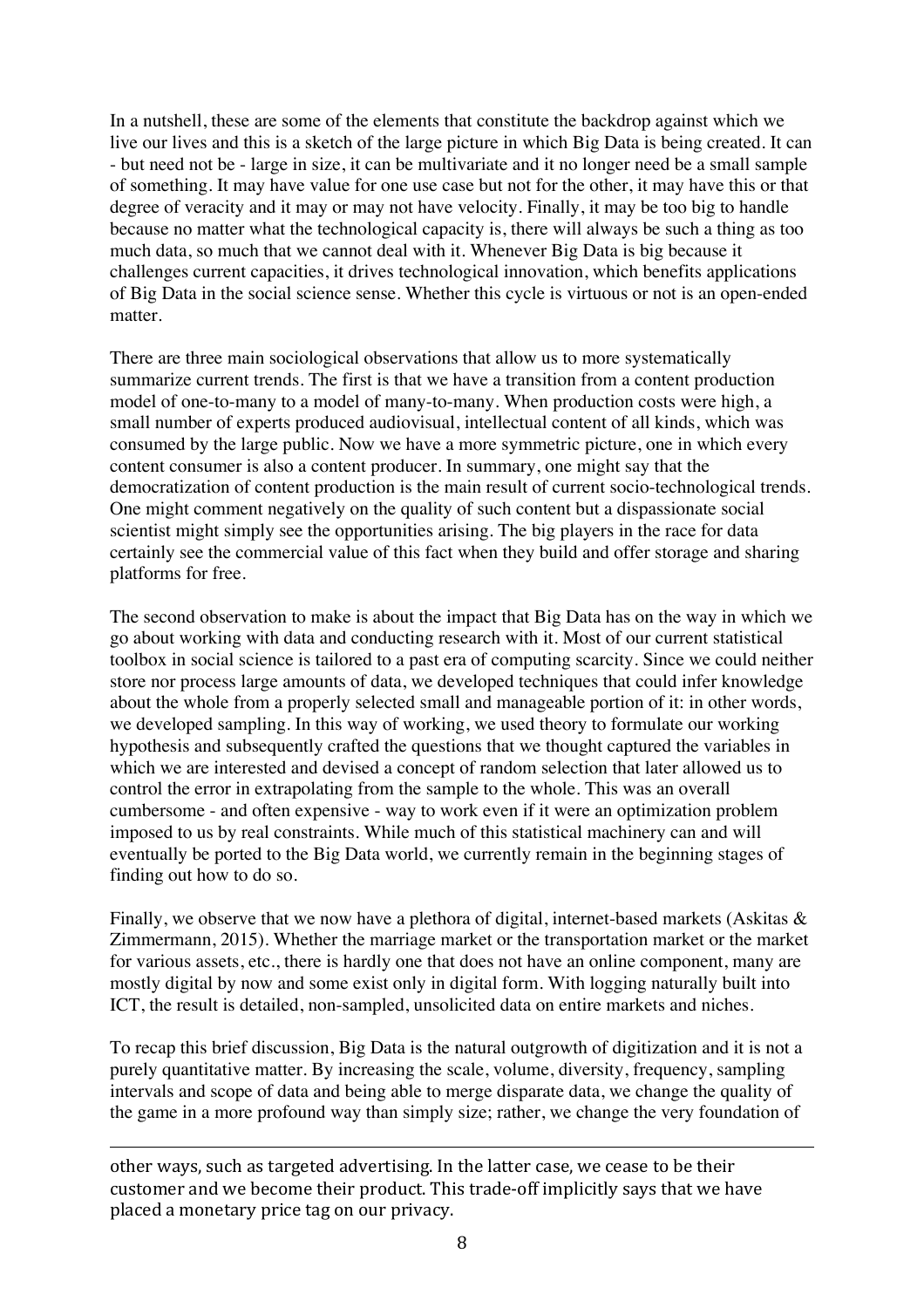socioeconomic life and of course social science as well as the research paradigm and hence consequently the current statistical toolkit.

#### **4. Externalities, Positive Reinforcement and Endogeneity**

As part of the social program of a workshop concerning the impact of social media on the small and medium firm, the event organizer offered us a wine-tasting event. A wine master would explain to us what to look for in a wine (look, smell, taste), offering us three wines to score on a scale from 1 to 10, where 10 is the best wine. We would taste the first and subsequently after writing down our score we would compare ours with that of the wine master. We were told that this was so we could all calibrate our taste buds on the same scale. After that, we would receive and evaluate our two wines. I proposed and organized a split. Of the 100 participants, 50 would score both wines in private and file their vote on a piece of paper, much like in the case of Galton, whereas the other 50 would vote sequentially in public view. We would plot the results side by side on two large charts that had the score on the xaxis, by gluing points so that that heaps of points would be formed above the score axis.

The results were interesting and can teach us a lot about data endogeneity. Both voter processes had about the same mean between 6-7, which to me was a result of the fact that being polite – people did not want to rate the wines as too bad whereas they also did not want to rate them too high, fearing that they may reveal themselves to be naïve wine tasters. The striking difference related to the standard deviation of the two votes, given that the private voting had a much higher standard deviation than the public one. Accordingly, when people voted so that they could see the formation of the mean in real time they tended to follow each other using it as a cue for how to avoid a bad vote. To me, this example shows that living with data makes data a part of strategic behavior and changes the very data that we are collecting.

In what is known as the Fundamental Diagram of Traffic Flow, the important variables to keep track of are flux (vehicles per hour), traffic density (vehicles per kilometer) and vehicle velocity. When traffic density exceeds a certain threshold, the emergence of what are known as phantom traffic jams becomes increasingly likely (Kurtze & Hong, 1995). The reason for this is that a sudden speed reduction of any one driver will be noticed by the immediate neighbor in traffic and translated into a disproportionate speed reduction all the way along a chain of slowing vehicles until a complete stop is reached. Restoring traffic to its prior state is a time-consuming process that heavily costs society and individuals and leaves us puzzled that when motion finally resumes we never see the reason why the traffic halt occurred in the first place. This example is typical of the fact that actor density results in high likelihood of externalities, with the channel enabling it being that density increases the likelihood that a signal sent will also be received. In other words, density makes the use of more data more likely.

In social or collective contexts, everything we do has an effect on others and whenever signaling (i.e. data) is high frequency and lossless, dynamics may be "mysterious". When we offer a driver in front of us the right of way, we do so at the cost of every other driver lined up behind us, when we stand in an escalator everybody else must also stand and when a country runs current account surpluses it does so at the "expense" of other countries, which must run deficits. Indeed, there is an endless list of examples. In an urban and hyper-connected landscape, the externalities that we impose on others with everything that we do are more frequent. As soon as we enter data into the picture, the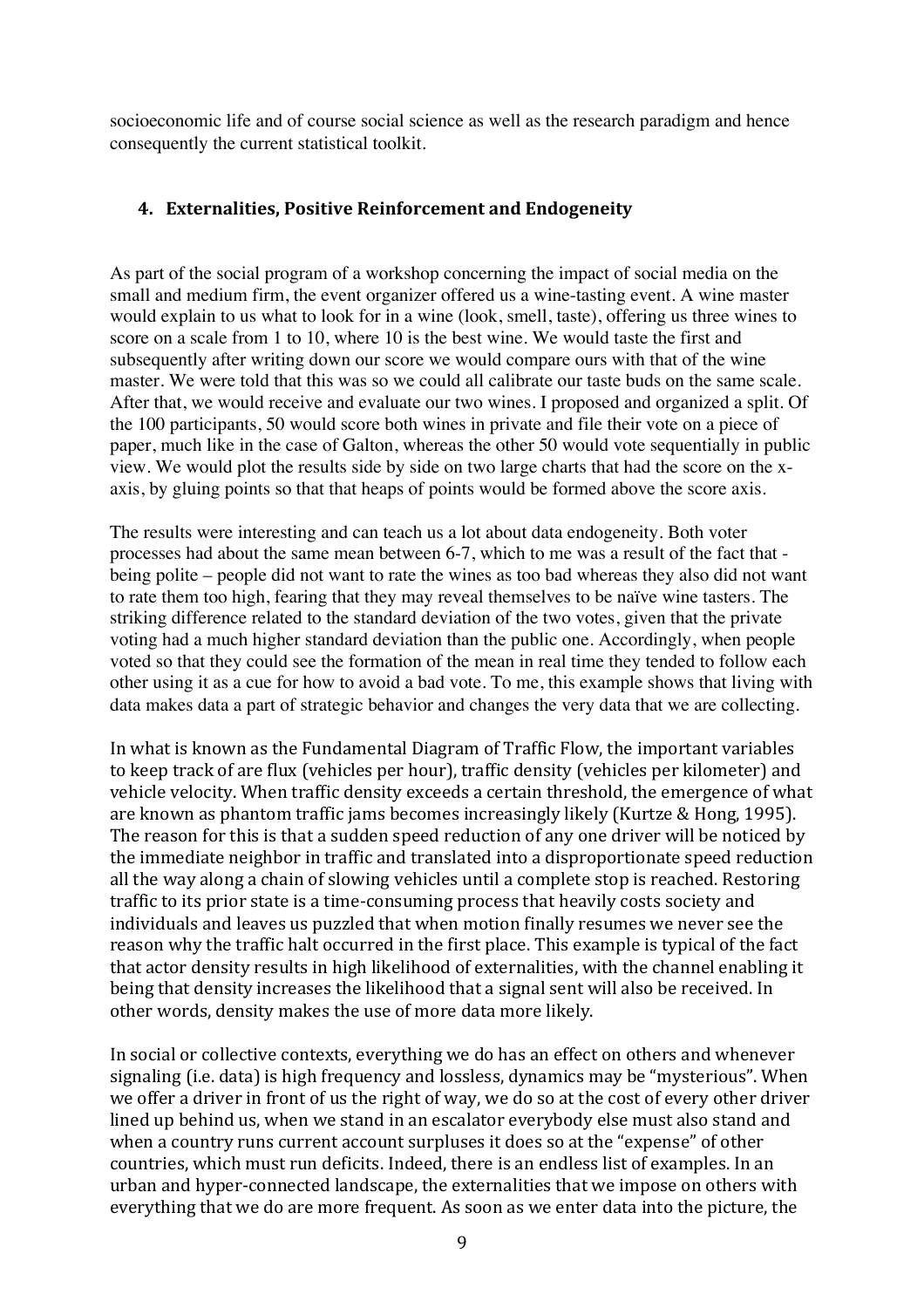situation becomes worse. In the digital age with social media and Big Data, in my opinion, this is the greatest problem facing us.

Market dynamics will rapidly allow us to make increasingly more data available, in real time and to more people, which means that more of the subjects whose socioeconomic behavior is reflected in the data that we use to make sense of the world will be aware of increasingly more of their own data as they are contributing to it. The aggregate effect of this fact will be both interesting and challenging for data work and "mechanism design" and may have adverse and unexpected consequences by introducing "Heisenbergian uncertainty" into the measurement process.

In 2012, Bettina Wulff - wife of the then German President Christian Wulff - filed a lawsuit against Google because the auto-completion function of Google search - a feature that Google introduced in 2010 and to which Googlers also refer as the "*psychic feature*" - was autocompleting searches for her name with terms that she found unfit and defamatory. There had been rumors that she had worked for an escort service prior to marrying the president and of course people were searching for such terms as *"Betting Wulff escort"*. Google's auto-completion algorithm - which suggests the most popular ways in which a certain search term might end - was hence "auto-suggesting" these terms because they had become the most popular completions of how a search term might end if it started with the name of the President's wife. Bettina Wulff and Google reached an out-of-court settlement, which included Google dropping the offending terms from auto-completion, thus violating its own data recipe.

The relevance of this incident to our topic is that it provides us with a real-life incident of positive reinforcement. It exemplifies the typical way by which we might expect that what we may call "quantum effects" might arise in a data-intensive society. It may well be argued - and this could certainly explain Google's capitulation - that the act of automatically calculating and depicting in real time the most popular ways in which certain sentences end when they start in certain ways is not merely an objective depiction of a measurement of reality. It becomes an active part of that reality and shapes it due to positive reinforcement in much the same way that the real-time depiction of blood pressure might worsen the blood pressure of a hypochondriac. For example, the depiction of a top ten list can never be a neutral act as it may contribute towards establishing which item resides in the top ten list itself. We are entering the area of data endogeneity due to data overabundance and overreliance. The general fact that encapsulates this discussion is the observed winner-takes-all phenomena in socioeconomic life, long tail distributions and the prevalence of the Pareto "80-20 rule".

When Toronto traffic lights were equipped with a countdown system visible to both pedestrians and drivers (i.e. the amount of data available to the road users was increased), more accidents were observed because the pedestrians' crossings became riskier and drivers pressed for time were bumping onto prudent drivers in front of them (The murkier side of Transparency<sup>12</sup>).

In a world were data is being generated, reshaped and depicted in real time, endogeneity and data externalities will become part of our methodological challenges. Both the utility of collecting and using data as well as the statistical toolkit we use to evaluate the data that we collect may come into question. Put simply, in a world of positive feedback, persistent

 <sup>12</sup> http://www.ft.com/intl/cms/s/2/785bd614-9378-11e3-b07c-00144feab7de.html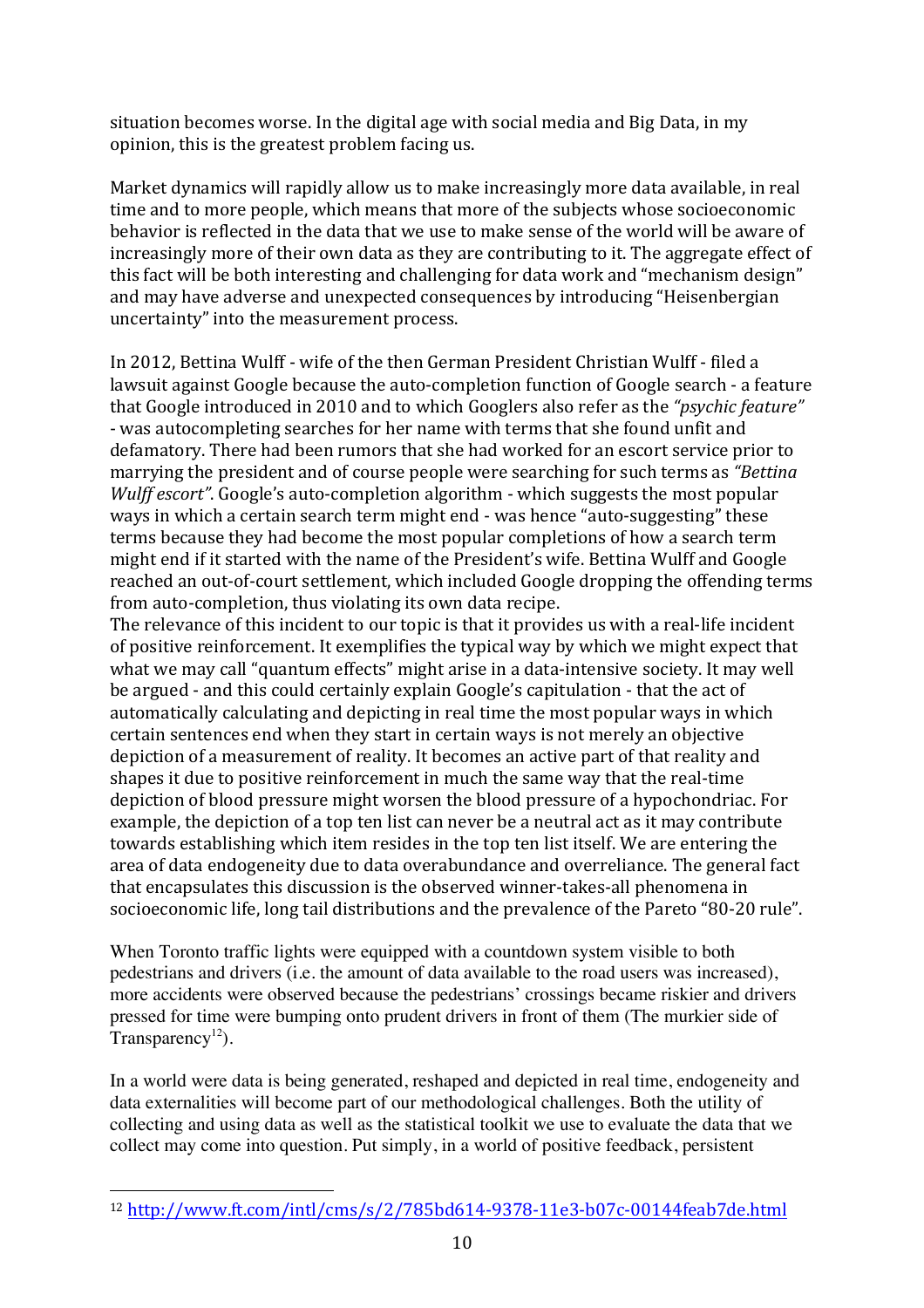loopback effects and data endogeneity, writing *"i.i.d."* and assuming *"independent identical distribution"* of random variables might become increasingly unrealistic.

Market forces will more likely shape the race to more data. The market will leverage progress in ICT to collect and use data and by doing so it will drive ICT developments by challenging current limits. This autocatalytic process will drive developments in the immediate future, unavoidably affecting economics and social science, as we know it. We are currently already witnessing two different trends: on the one hand, business applications are driven by profit and hence care more about prediction (value) than causality (veracity) compared to academic economics, for instance; and on the other hand there are already a number of areas - even in academic research - where it is identified that prediction suffices for a large class of problems for policy purposes and causality does not have to be tackled to make useful and meaningful assertions (Kleinberg, Ludwig, & Mullainathan, 2015).

Speaking at a Caltech graduation ceremony, Richard Feynman asked students to imagine "how much harder physics would be if electrons had feelings". Regarding the data situation, we might in fact have to deal with just that. Data science might eventually need to become physics with particles that have feelings and are determined by externalities and endogeneity. Data endogeneity and adaptive behaviors are certainly not unknown to economists as Keynes' beauty contest suggests (Keynes, 2006). Shiller (2015) links the emergence of the first bubbles in speculative assets to the appearance of newspapers. Moreover, the spread of telephony lead to the appearance of the boiler rooms and the stock market instability of the 1920s, whereas the appearance of the Internet is linked to the collapse of the so-called New Economy in 2002 and social media played a role in the US housing market bubble burst in 2006. All of these instances can be viewed in our context as market endogeneity introduced by data publication, use and overreaction to.

#### **5. Conclusions**

We have used several data vignettes to show that data - like everything else in life obeys the law of diminishing returns. While the marginal utility from an extra unit of data created is influenced by the economics of current technology, the diminishing of these returns when we make such data readily available might not necessarily be linear due to the ensuing endogeneity.

The answer to the question of how much data we really need depends on the use case, as well as who is asking the question. The individual might care about privacy and hence less of it, the data expert might care about the veracity of science and hence for more of it, the government might be hindered by regulation and firms might gain the upper hand in data ownership driven by profit, while both policy-makers and firms might care less about causality and more about prediction. Market forces in a general sense will probably shape the answers for the various stakeholders. As market competition will probably make entering the race for more data more a matter of survival than choice, working out the answers might not happen without undesired side effects. Expert vigilance will be necessary to guide us through. Such vigilance ought to be neither ignorant of this development nor overly enthusiastic because of it and ought to recognize the rare historical moment we live in but also the fact that we are leaving in some sense a very natural historical evolution: what might have worked well (normality , linearity, independence etc.) may need revisions and what did not work well or was rarely applicable might need to be reexamined (endogeneity, positive reinforcement, externalities, etc.).